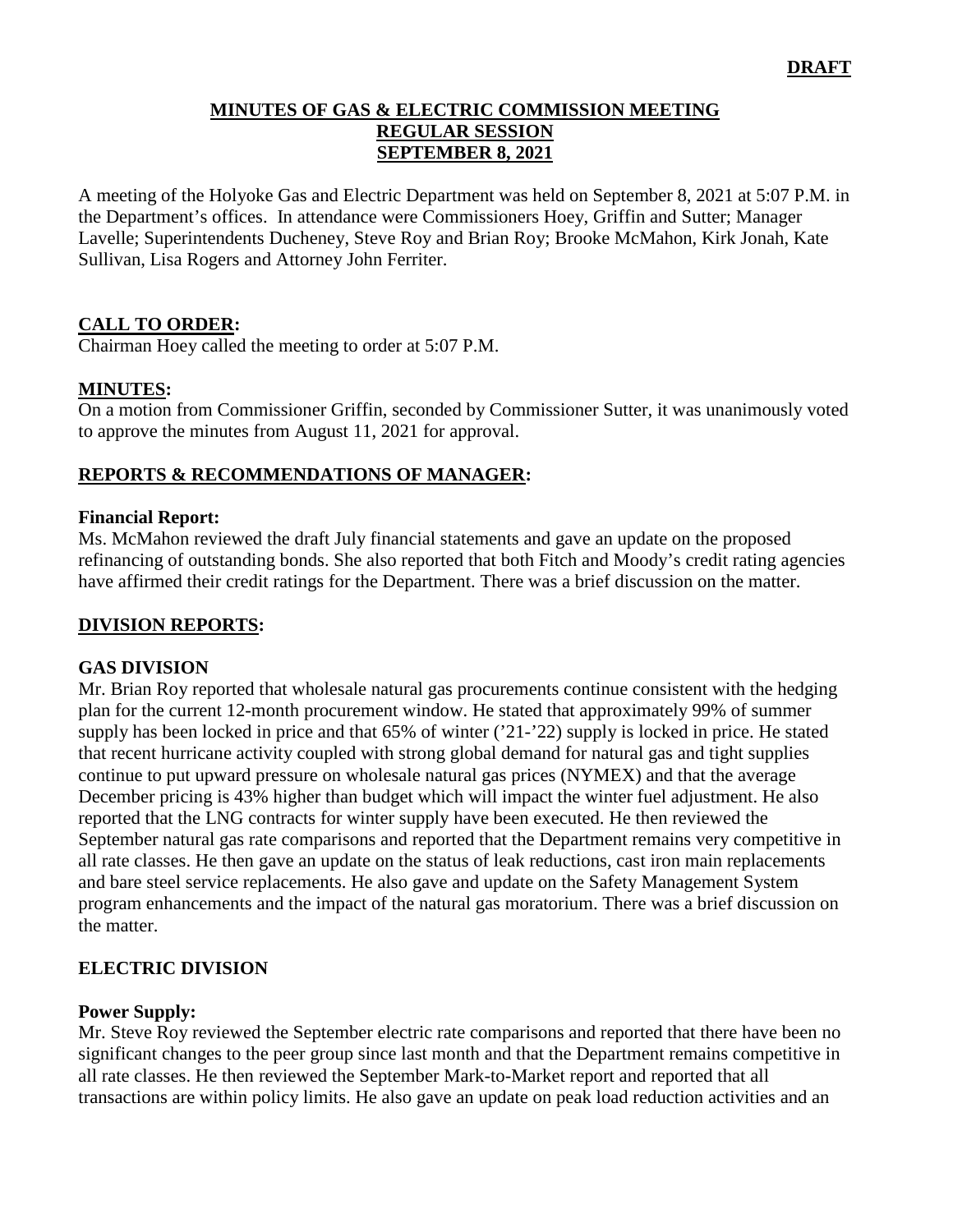update on the Citizens and Convergent Energy Battery Storage projects. There was a brief discussion on the matter.

# **TRANSMISSION & DISTRIBUTION**

Mr. Roy reported that fourteen (14) of fifty (50) Transmission and Distribution commitments have been completed to date, with the remainder in process and on schedule for completion by the end of the year. He also gave a brief update on the failure analysis of the Voltage Transformers (VT's) at North Canal substation and an update on the RNS reconstitution process at FERC. He then gave an update on discussions with MGHPCC regarding a new electric rate contract that will take effect when the existing contract expires in June 2022, and noted that MGHPCC has requested 100% carbon free power. Commission Hoey asked what types of generation qualify as carbon free and what the value of carbon free energy is. Mr. Roy stated that qualified renewable generators, nuclear and hydro qualify as carbon free currently and that current market values are approximately equivalent to the Massachusetts Class II REC's. Mr. Roy then gave an update on the ongoing work with UMass to analyze meter data to assist in identifying customers that would be good candidates for Air Source Heat Pump (ASHP) conversions. There was a brief discussion on the matter.

# **ELECTRIC PRODUCTION**

Mr. Ducheney reported that August hydro generation was ahead of plan due to above normal water flows. He stated that year-to-date generation is now slightly ahead of plan. He further reported that the fall canal outage would take place from September 18- September  $25<sup>th</sup>$ . He also reported that staff is recommending a sole source procurement from Voith Hydro (OEM) for the overhaul of Hadley Falls Unit #2. He stated that the unit is over 40 years old and has not undergone a major overhaul to date. He stated that the estimated cost for Voith's scope of work is approximately \$7.6 Million. He further stated that additional work on the unit will be performed by in-house staff and contractors in the amount of approximately \$1.1 Million and that the overhaul is expected to extend the life of the unit by at least 40 years. Mr. Ducheney stated that the payback on the investment is less than four (4) years. Chairman Hoey asked what statute allows for sole source procurement and Attorney Ferriter stated that the applicable procurement statute is MGL Chapter 149, which allows for sole source procurements under certain conditions. He further stated that Voith, the OEM, has proprietary drawings for critical components required for the project and that any other vendor would have to reverse engineer those components and would not be able to warranty the entire system, as Voith is proposing. There was a brief discussion on the matter.

### **TELECOMMUNICATIONS**

Mr. Jonah gave an update on the status of sales activity and capital projects. He also gave an update on cyber security statistics and provided data on the performance of network security appliances. There was a brief discussion on the matter.

### **MARKETING AND COMMUNICATIONS**

Ms. Sullivan gave an update on the Fiber-To-The-Home (FTTH) interest survey and stated that Great Blue Research is under contract to assist with data analysis and is scheduled to submit their report by the end September. She further reported that a new customer notification system, SpryEngage, was recently launched and is expected to allow Staff to more easily notify specific customers of service related issues and outages. She further gave an update on planned events for Public Power/Public Gas week including an event; open to the public at Veterans Park on October 6th. She stated that the event would include information on renewable energy, electric vehicles, safety and energy conservation, and economic development incentives. There was a brief discussion on the matter.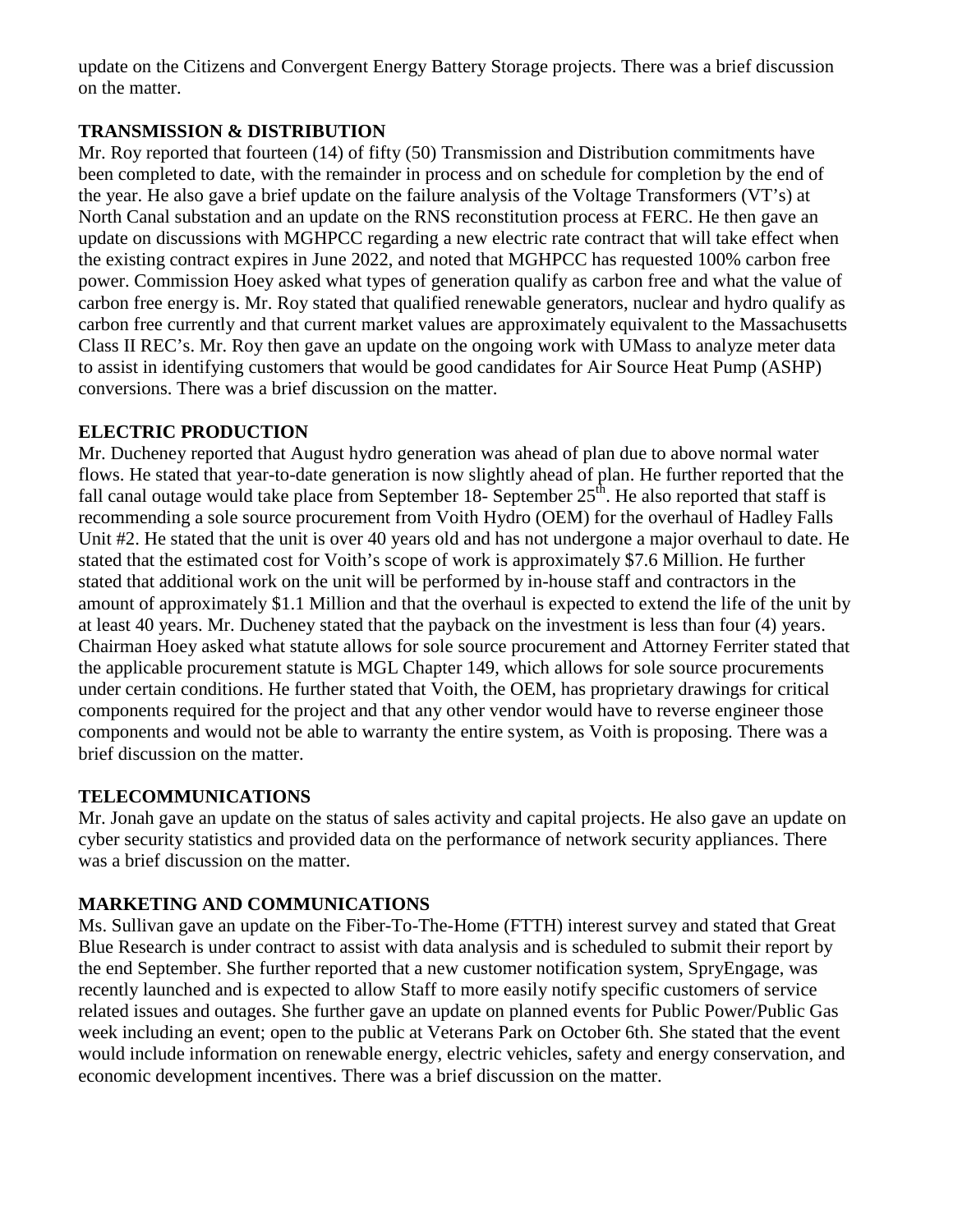### **NEW BUSINESS:**

**SPONSORSHIP REQUEST – HPD SENIOR HOLIDAY EVENT:** Mr. Lavelle reported that the Department received a sponsorship request from the Holyoke Police Department to assist with the annual Senior Holiday Event and he recommended that the sponsorship be approved as requested. After a brief discussion and on a motion from Commissioner Griffin, seconded by Commissioner Sutter, it was unanimously voted to approve the sponsorship request per the recommendation of management.

# **BID AUTHORIZATIONS:** None

# **BIDS RECEIVED:**

**DECORATIVE STREETLIGHT POLES & LED LUMINAIRES:** Mr. Lavelle recommended that the Commission award the contract for decorative streetlights to Yale Electric, the lowest qualified bidder meeting requirements of the specification. After a brief discussion and on a motion from Commissioner Griffin, seconded by Commissioner Sutter, it was unanimously voted to award the contract per the recommendation of management.

**DIVE SURVEYS, INSPECTIONS, MAINTENANCE & REPAIRS ANNUAL CONTRACT:** Mr.

Lavelle recommended that the Commission award the contract for Dive Surveys, Inspections, Maintenance and Repairs to Underwater Construction Corporation, the only responsible and eligible bidder. After a brief discussion and on a motion from Commissioner Griffin, seconded by Commissioner Sutter, it was unanimously voted to award the contract per the recommendation of management.

**INSPECTION & REMEDIATION FOR GAS MAINS ATTACHED TO BRIDGES:** Mr. Lavelle recommended that the Commission authorize the expenditure of up to \$49,720 for services to provide Inspection and Remediation for Gas Mains Attached to Bridges as required by State and Federal Code. After a brief discussion and on a motion from Commissioner Griffin, seconded by Commissioner Sutter, it was unanimously voted to authorize the expenditure per the recommendation of management.

### **EDUCATION & OUTREACH SERVICES – SAFETY AND CONSERVATION PROGRAM:**

Mr. Lavelle recommended that the Commission authorize the expenditure of up to \$18,500 for the Department's 2021-2022 Safety and Conservation Program through R. F. Gouley Co. After a brief discussion and on a motion from Commissioner Griffin, seconded by Commissioner Sutter, it was unanimously voted to authorize the expenditure per the recommendation of management.

**HYDRAULIC CYLINDERS – HADLEY FALLS TRASH RAKE:** Mr. Lavelle recommended that the Commission authorize the expenditure of up to \$54,257 for the purchase of three (3) hydraulic cylinders for the Hadley Falls Trash Rake from the OEM. He stated that all three cylinders are currently leaking and are beyond repair. After a brief discussion and on a motion from Commissioner Griffin, seconded by Commissioner Sutter, it was unanimously voted to authorize the expenditure per the recommendation of management.